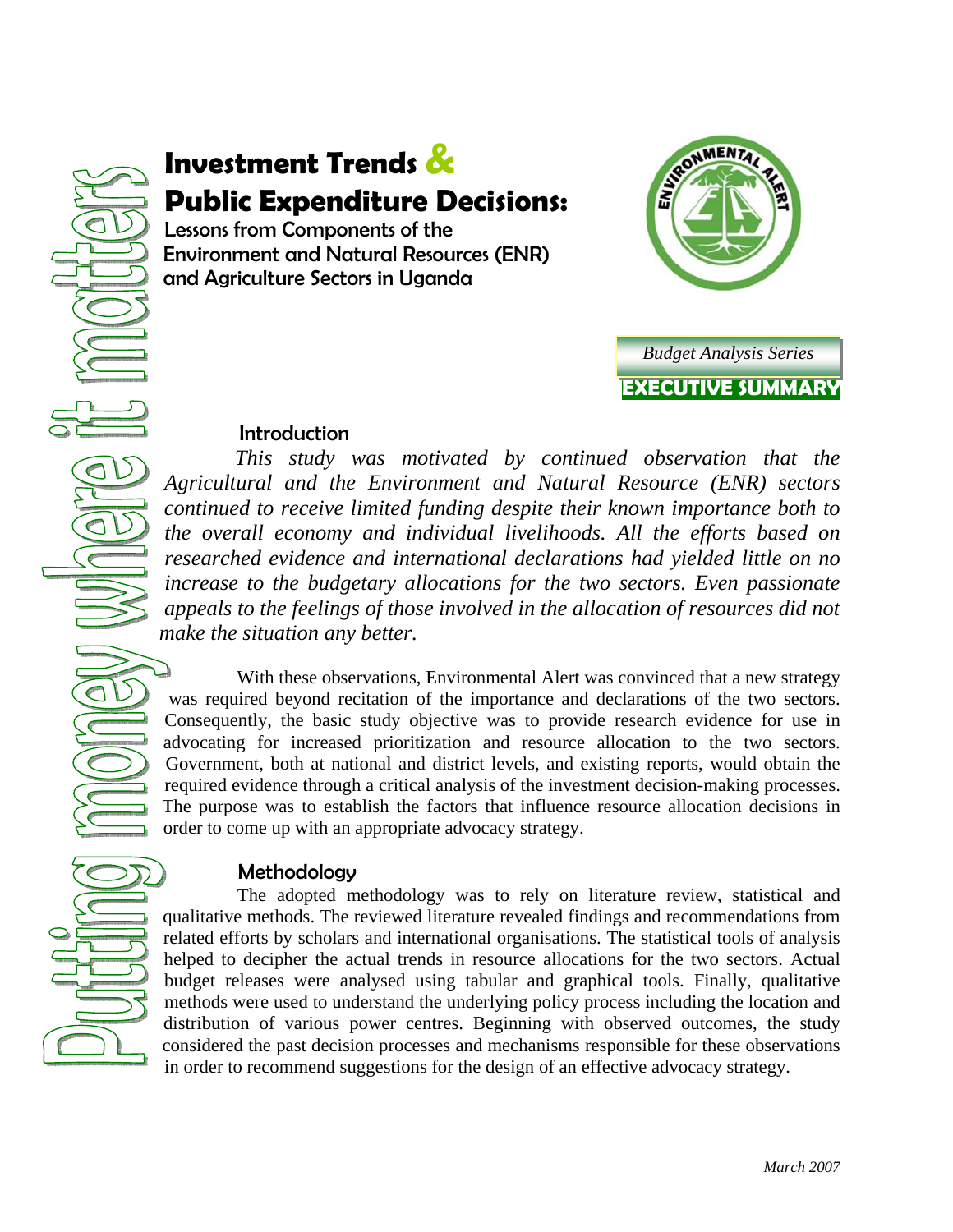## **MAJOR FINDINGS**

Budget allocations seemed to depend on the following:

- Available resources, which are never enough meaning that allocations have to be subjected to a given criteria.
- Constitutional mandates/demands such that expenditure items such as salaries and wages have the first call on resources.
- Knowledge about the consequences of not funding the given activity (the cost of not taking action - opportunity cost). The consequences may be both to the individual sector or other dependent sectors. The costs may be in terms of the number of people affected positively/negatively by the investments in question. This also relates to the implications on other sectors in case appropriate action is not taken,
- **Directives by individuals within the policy making process had significant influence on** the budget process. It was observed that certain persons/offices both at the national and district levels had 'veto' powers over sections of the budget (not the entire budget) and their decisions could not be challenged by the system.
- Other possible alternative sources of funding could be considered at the SWG level where a number of donors were involved.
- The political costs involved as some investments received significant interest and hence support from the politicians quite often because of the perceived impacts on the feelings and views of the voters. In some cases the feelings did not necessarily have to be of economic or social value but rather persuasive results that could easily rally more political support.
- Conditions by the Centre limited district level budget decisions to a few areas and amounts mainly related to unconditional grants and local revenues.

| <b>Sector/Years</b>                      | 2001/02    | 2002/03 | 2003/04 | 2004/05    | 2005/06 |
|------------------------------------------|------------|---------|---------|------------|---------|
| <b>Contribution to GDP</b>               |            |         |         |            |         |
| Agriculture                              | 39.9       | 39.1    | 37.4    | 35.6       | 34.0    |
| Industry                                 | 18.9       | 19.3    | 19.8    | 20.6       | 20.5    |
| <b>Services</b>                          | 41.2       | 41.7    | 42.8    | 43.8       | 45.5    |
| <b>Total GDP at Factor Cost</b>          | <b>100</b> | 100     | 100     | <b>100</b> | 100     |
| <b>Contribution to GDP Growth Rates</b>  |            |         |         |            |         |
| Agriculture                              | 1.6        | 0.9     | 0.3     | 0.6        | 0.1     |
| Industry                                 | 1.5        | 1.3     | 1.6     | 2.1        | 0.9     |
| <b>Services</b>                          | 3.3        | 2.3     | 3.5     | 3.7        | 4.0     |
| <b>Total Growth in GDP (factor cost)</b> | 6.4        | 4.5     | 5.4     | 6.4        | 5.1     |

**Table 2.1: Sector Contributions to GDP and GDP Growth (at basic prices)** 

Source: Uganda Bureau of Statistics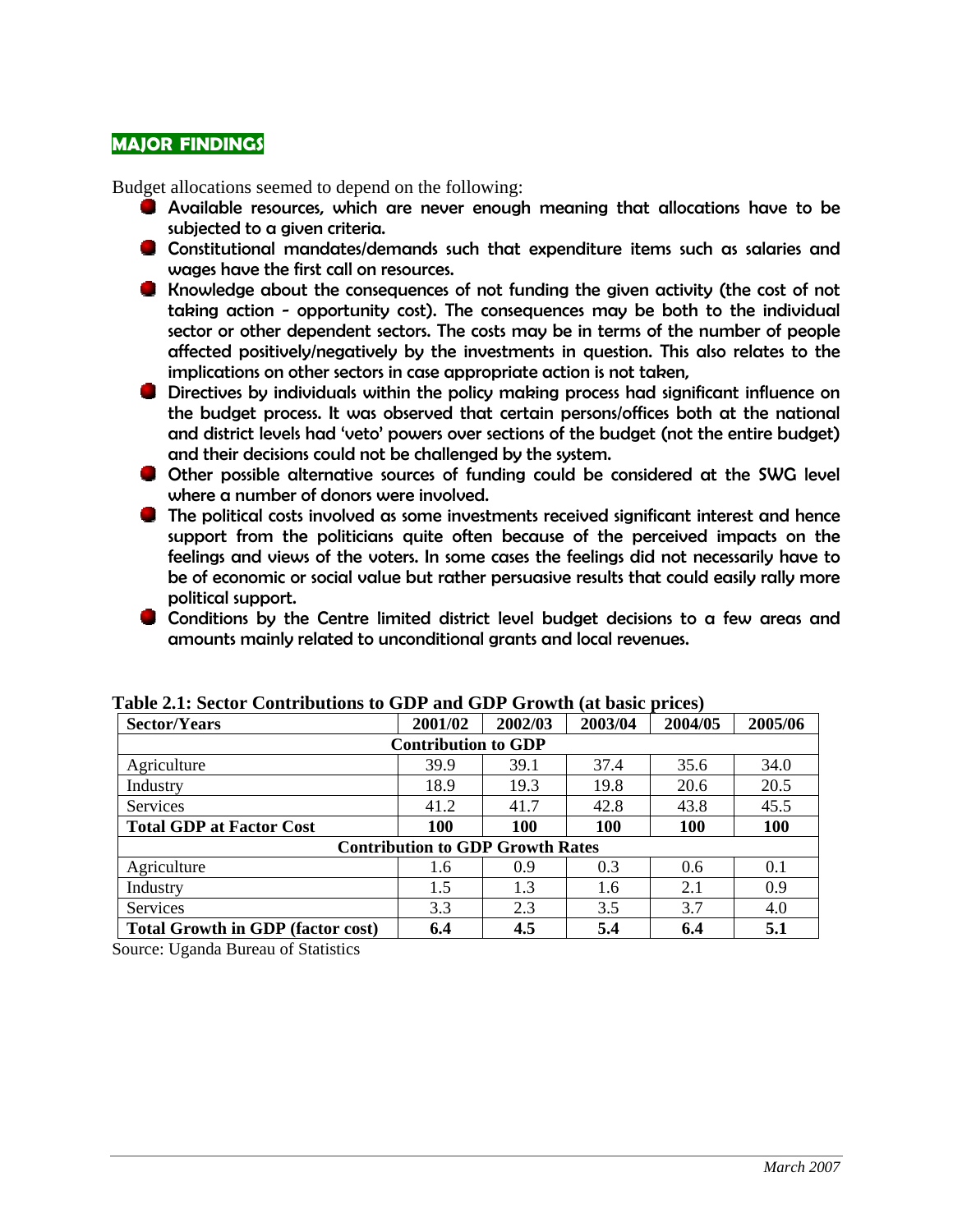#### **REASONS FOR THE OBSERVED LIMITED FUNDING AND RECOMMENDED SOLUTION**

Policy and strategic factors

- 1. The agricultural sector policy appears to be shrouded in a maze of policy frameworks and statements that do not highlight the major areas of investment that need critical funding. The current Plan for the Modernization of Agriculture (PMA) has several facets, some of which, though important to agriculture, can be funded through their major domain sectors. For example the budgets for roads and water should be moved to the respective sectors.
- 2. In addition to the above observation and recommendation, increasing the agricultural budget will require rethinking of the current strategies of delivering agricultural development. The current design of delivering agricultural development is largely dependent on the private sector. However, such an assumption requires empirical validation, as the sector does not appear to be attracting enough private investments.
- **3.** As a strategy, it is recommended that a committee be put in place to review both the agricultural policy and strategy in order to produce a detailed costed Agricultural Sector Strategic and Investment Plan(s) that will be a basis for increasing budgets and guiding the utilization of such increases.

#### Inadequacy and poor use of relevant information by the decision makers

- 1. It was clear that poor funding of the two sectors, especially the ENR, was partly a result of limited information about the opportunity cost of such decisions. Quite often environmental and natural resources are treated as given and communal in nature to an extent that it is easy for users to externalize individual costs to the community. Since the nature of the cost (environmental deterioration) may be a slow and long-term development, it is not easily captured in annual budgeting processes that are of a short-term nature.
- 2. As a point of emphasis, it is clear that the current energy crisis, and all its attendant social, economic and political costs, has more to do with limited investments in the ENR sector. The lack of hydro power plants but more so reduced water flows are the two most important factors underlying the energy crisis in the country. With the ENR sector broadly covering both energy and the environment, it is clear that adequate sustained investments would have helped to avert the situation.
- 3. The study finds a need for specific impact studies to show empirical consequences of providing limited funding to the two sectors. A number of impact assessment methodologies including counterfactual approaches may be applied to compute the implied opportunity costs. In the absence of evidence to link negative (costs) events to developments in the two sectors, efforts to increase budget allocations may remain in word and easy to sideline when budget priorities are being made.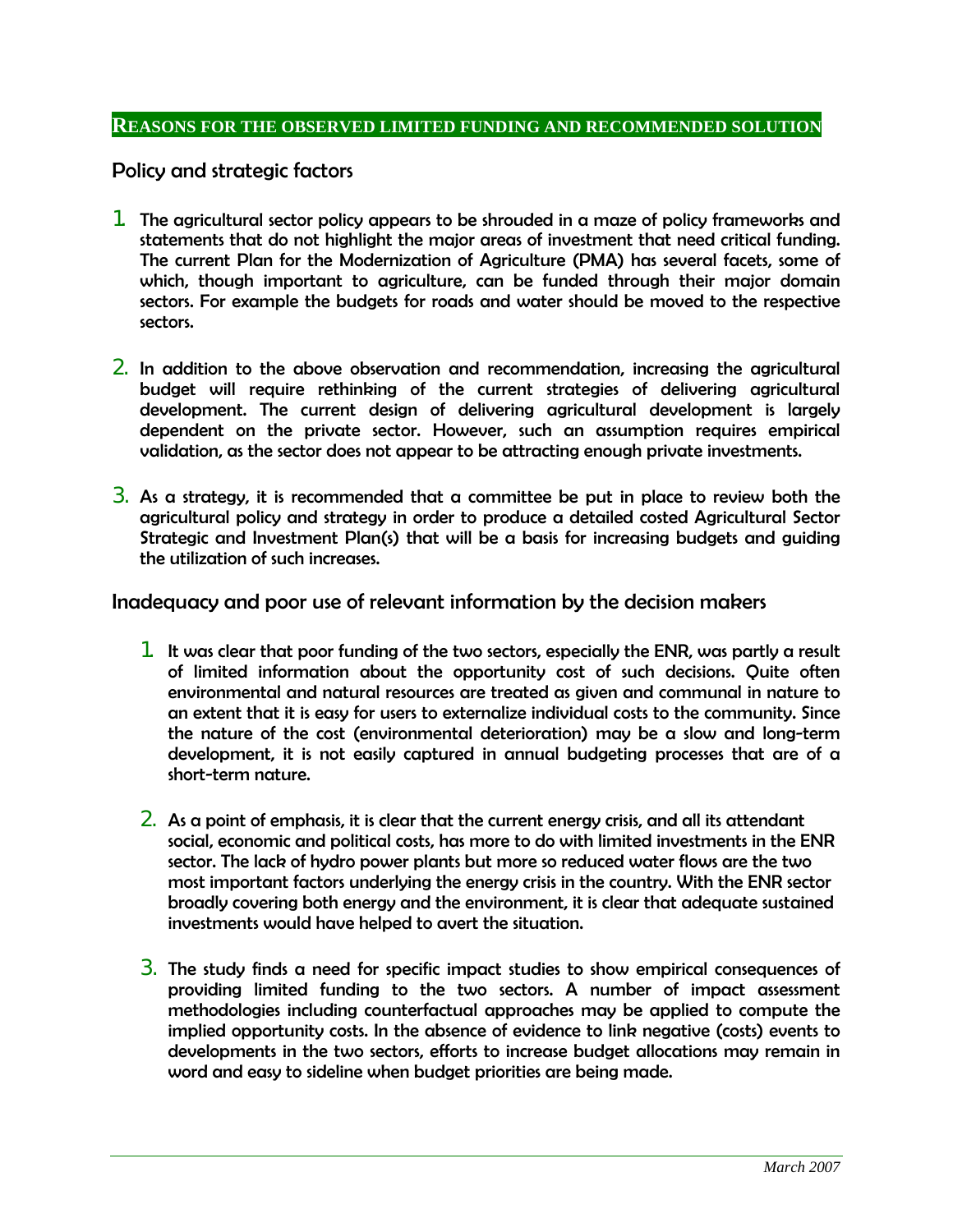4. Even when the information has been provided, there is need to design strategies for its utilization as most of the information intended for use in the budget process was not read. The politicians indicated difficulty in reading reports partly because of the technical nature in which they were prepared and adequate time to do so. Most reports were drafted in a non-friendly manner with lots of tables and technical jargon and were very bulky with some running into hundreds of pages. The reports were often delivered late hence leaving little or no time for detailed reading.

## Inflexibility in the national and sector budgets

1. With salaries given top priority in budget allocations, sectors such as education, health and security, which have more salaried employees than agriculture and ENR, are bound to take up a bigger proportion of the national budget. This implies that, given the limited resource envelope, increasing budget allocations to agriculture and ENR may involve restructuring of other sectors where substantial resources may be tied up in suboptimal activities such as payments to ghost employees.

## Concentration of power in the budget process

- 1. The budget process was highly consultative both in principle and practice, it was not void of loopholes, at least over certain sections. The presence of 'veto' practices in the budget process indicates that certain budgetary demands may be given greater urgency (actual or perceived) and result into changed priorities to an extent that final allocations of resources do not mirror the initial plans. This is a governance issue that should be taken into consideration in designing an advocacy strategy. Apart from the recent threat posed by the foot and mouth disease, which led to an increase of about Ushs 4.5 billion in the agricultural sector, a lot of emergencies have been associated with public administration, security and to an extent the health sectors. Requirements in the democratic process (referendum on political parties and multiple elections for various administrative levels) and the current size of the legislature have contributed to the current size of the public administration budget.
- 2. Finally, constant advocacy is required for sustenance of adequate resources in the two sectors. Whatever strategy is evolved, the method of implementation should involve continuous visits to strategic power and decision centres. These include the District Executive Committee, SWGs, Donors, Members of the Executive, and Member of Parliament.